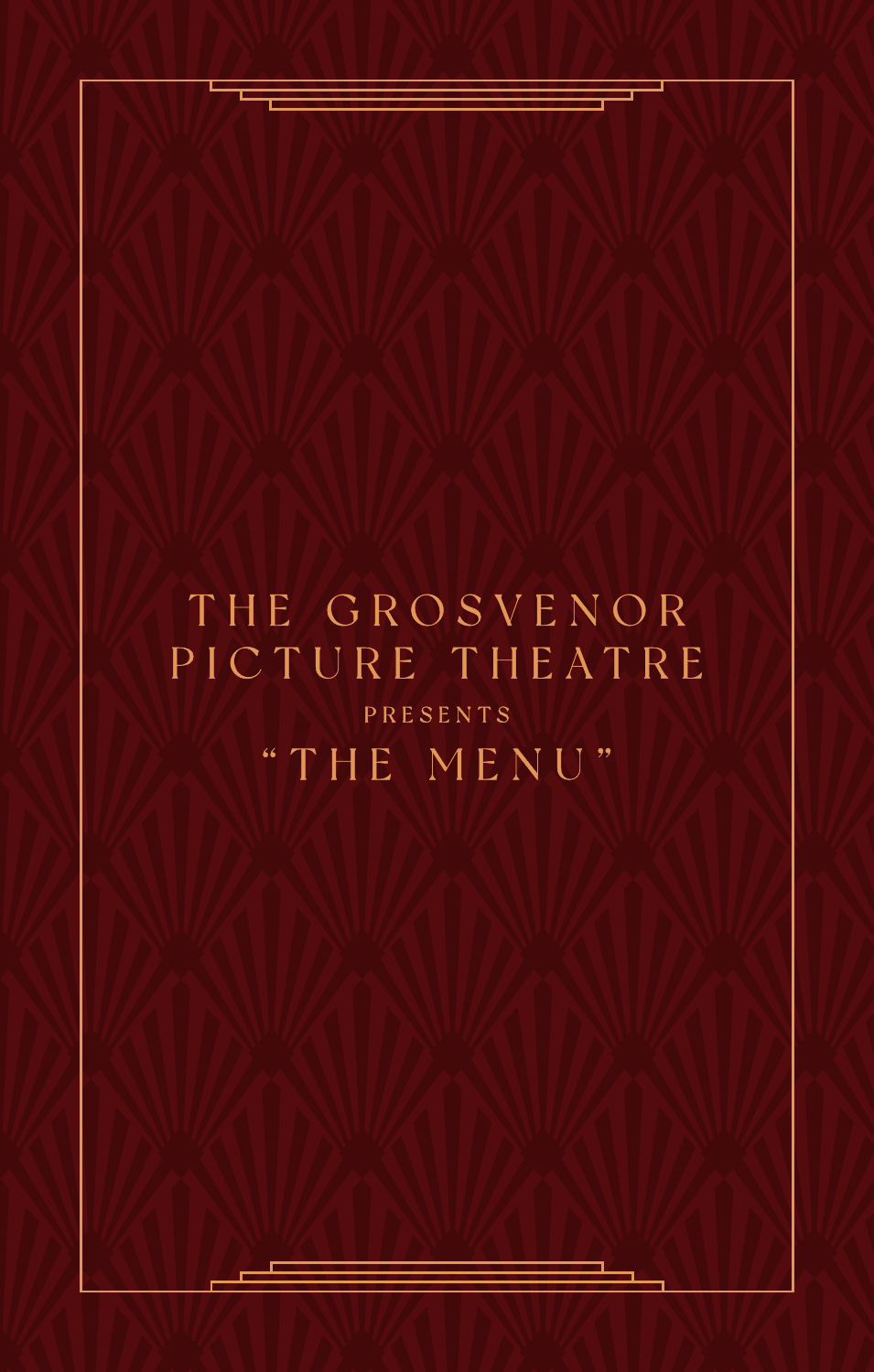#### CO C K TAILS SERVE

| <b>PASSION FRUIT MARTINI</b> |     |
|------------------------------|-----|
| ESPRESSO MARTINI             | o   |
| <b>FROZEN DAIQUIRI</b>       | 8.5 |
| FROZEN COCKTAIL SPECIAL      | 8.5 |

### ICE SLUSH

| Choose from 3 exciting flavours:       | <b>REGULAR</b> | LARGE |
|----------------------------------------|----------------|-------|
| <b>BLUE RASPBERRY   CHERRY   VIMTO</b> | $3.5$ 4.5      |       |

#### PEPSI DIET PEPSI | PEPSI MAX TANGO | 7UP FREE | IRN BRU LIPTON ICE PEACH TEA ROBINSONS Apple & Blackcurrant DRAUGHT SOFT DRINKS SMALL REGULAR LARGE 5 4 4 4 4 **REGULAR** 4.5 3.5 3.5 3.5 3.5 **SMALL** 4 3 3 3 3

#### BEER

| Williams Brothers Brewing - Totemic Tallboy cans |     |
|--------------------------------------------------|-----|
| <b>CHE GUAVA</b> Radical Lager                   | 5   |
| <b>TALKING HEAD</b> American Pale Ale            | 5   |
| <b>TIN MAN</b> Tropical IPA                      | 5   |
| <b>CHOKKA BLOKKA</b> Mocha Stout                 | 5   |
| <b>MENABREA</b> Pale Italian Lager               | 4   |
| <b>CORONA</b> Mexican Lager                      | 4   |
| <b>MENABREA ZERO ZERO</b> Alcohol-Free Beer      | 3.5 |
| <b>GUINNESS</b> Micro Draught                    | 5   |

s e r v e

#### PRIVATE HIRE

Did you know that you can hire out our beautiful cinema on an exclusive use basis?

Combining all the atmosphere of an old cinema with all the high end specification you can expect from a modern venue. The Grosvenor Picture Theatre really does offer something unique for your next event.

Please ask a member of staff for more information or visit us online at grosvenorpicturetheatre.co.uk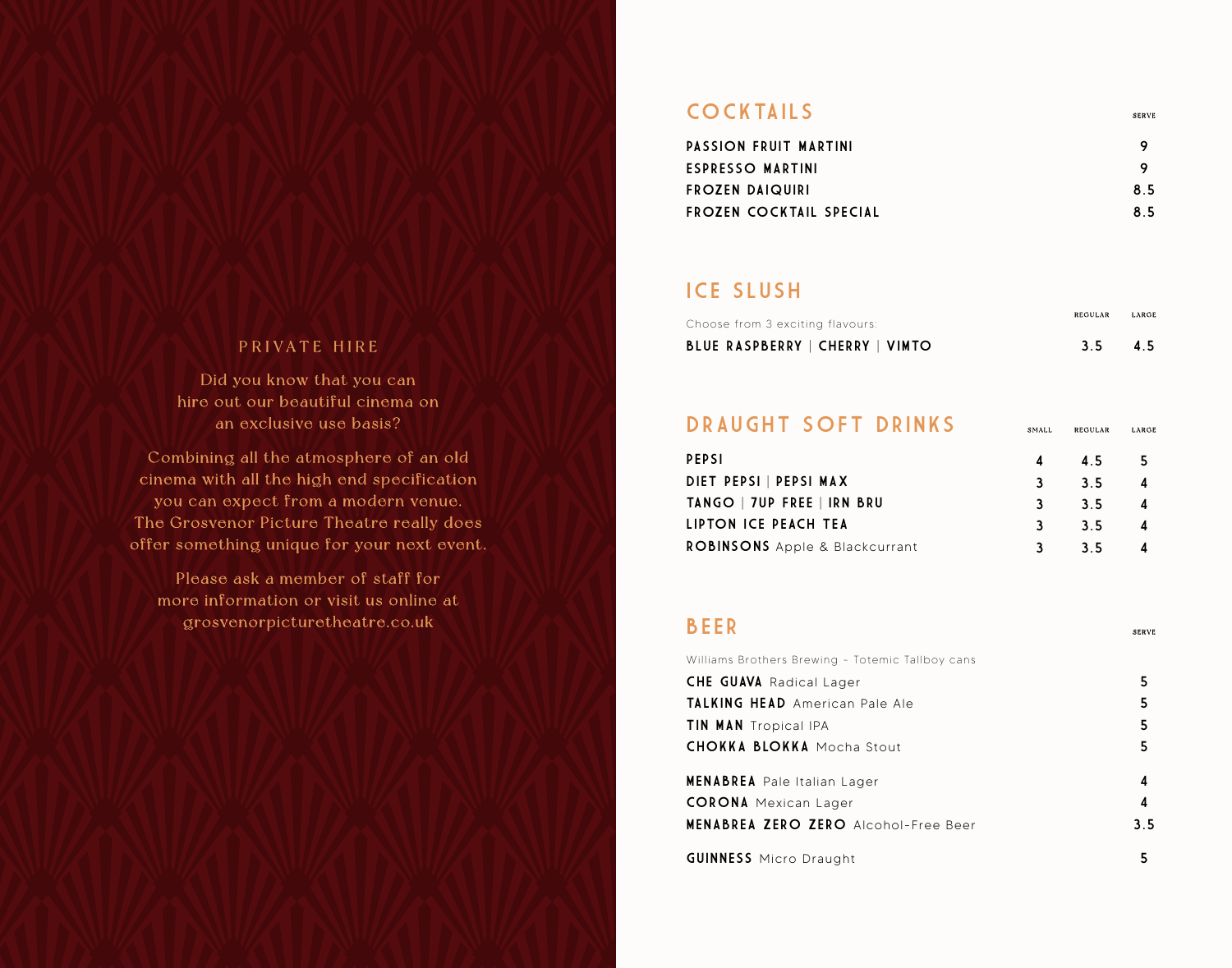| <b>CIDERS</b>                | <b>SERVE</b> |
|------------------------------|--------------|
| KOPPARBERG MIXED FRUIT       | 45           |
| KOPPARBERG STRAWBERRY & LIME | 45           |

#### CANNED SERVES SERVES

| <b>EDINBURGH GIN</b> Rhubarb & Ginger   |  |
|-----------------------------------------|--|
| <b>EDINBURGH GIN</b> Raspberry Gin Fizz |  |
| <b>GORDON'S GIN &amp; TONIC</b>         |  |

|                                            | <b>187ML</b> | 200 <sub>ML</sub> | 375 <sub>ML</sub>           | <b>750ML</b> |
|--------------------------------------------|--------------|-------------------|-----------------------------|--------------|
| <b>FOOTSTEPS</b> Pinot Grigio              | 6            |                   | and the control of the con- |              |
| <b>FOOTSTEPS</b> Rosé                      | 6            |                   |                             |              |
| <b>FOOTSTEPS</b> Shiraz                    | 6            |                   |                             |              |
| <b>VITELLI</b> Prosecco                    |              | 8                 |                             | 28           |
| <b>LUIS FELIPE EDWARDS Merlot</b>          |              |                   | 12.5                        |              |
| <b>LUIS FELIPE EDWARDS</b> Sauvignon Blanc |              |                   | 12.5                        |              |
| <b>TEKENA</b> Sauvignon Blanc              |              |                   |                             | 21           |
| <b>WICKED LADY</b> White Zinfandel         |              |                   |                             | 22           |
| <b>TEKENA</b> Merlot                       |              |                   |                             | 21           |

### SOFT DRINKS

| ACQUA PANNA STILL WATER                                                         | 2.5           |
|---------------------------------------------------------------------------------|---------------|
| SAN PELLEGRINO SPARKLING WATER                                                  | 2.5           |
| IRN BRU   IRN BRU SUGAR FREE                                                    | 2.75          |
| BOTTLEGREEN PRESSE Apple · Pomegranate & Elderflower                            | 2.75          |
| PEPSI   PEPSI MAX   DIET PEPSI                                                  | 3             |
| <b>RED BULL</b> Original $\cdot$ Sugar Free $\cdot$ Watermelon $\cdot$ Tropical | 3.25          |
| IRN BRU   IRN BRU SUGAR FREE                                                    | $\mathfrak z$ |
|                                                                                 |               |

## WHITE CLAW HARD SELTZERS

Sparkling water with alcohol & a hint of natural fruit flavours

BLACK CHERRY | NATURAL LIME | MANGO | RASPBERRY 4.75

#### NIBBLES & BITES

| <b>SMALL</b> | <b>REGULAR</b> | LARGE        |
|--------------|----------------|--------------|
| 3.75         | 4.45           | 4.5          |
|              | 7.5            | 7.9          |
|              | 2.95           |              |
|              | 3.5            | 4.5          |
|              |                | <b>SERVE</b> |
|              |                | 3.2          |
|              |                | 2.6          |
|              |                | 2.6          |
|              |                |              |

| <b>FLICK FOOD</b>                                                                               | <b>SERVE</b> |  |
|-------------------------------------------------------------------------------------------------|--------------|--|
| THE MANHATTAN<br>Sausageman Hotdog, Seb & Mili Bun,<br>Ketchup, Mustard, Fried Onions           | 8            |  |
| EL PERRO<br>Sausageman Hotdog, Pico de Gallo,<br>Smashed Avo, Sour Cream                        | 9            |  |
| <b>NACHOS</b><br>Nacho Chips, Pico de Gallo, Smashed Avo,<br>Sour Cream, Jalapeño, Cheese Sauce | 8            |  |
|                                                                                                 |              |  |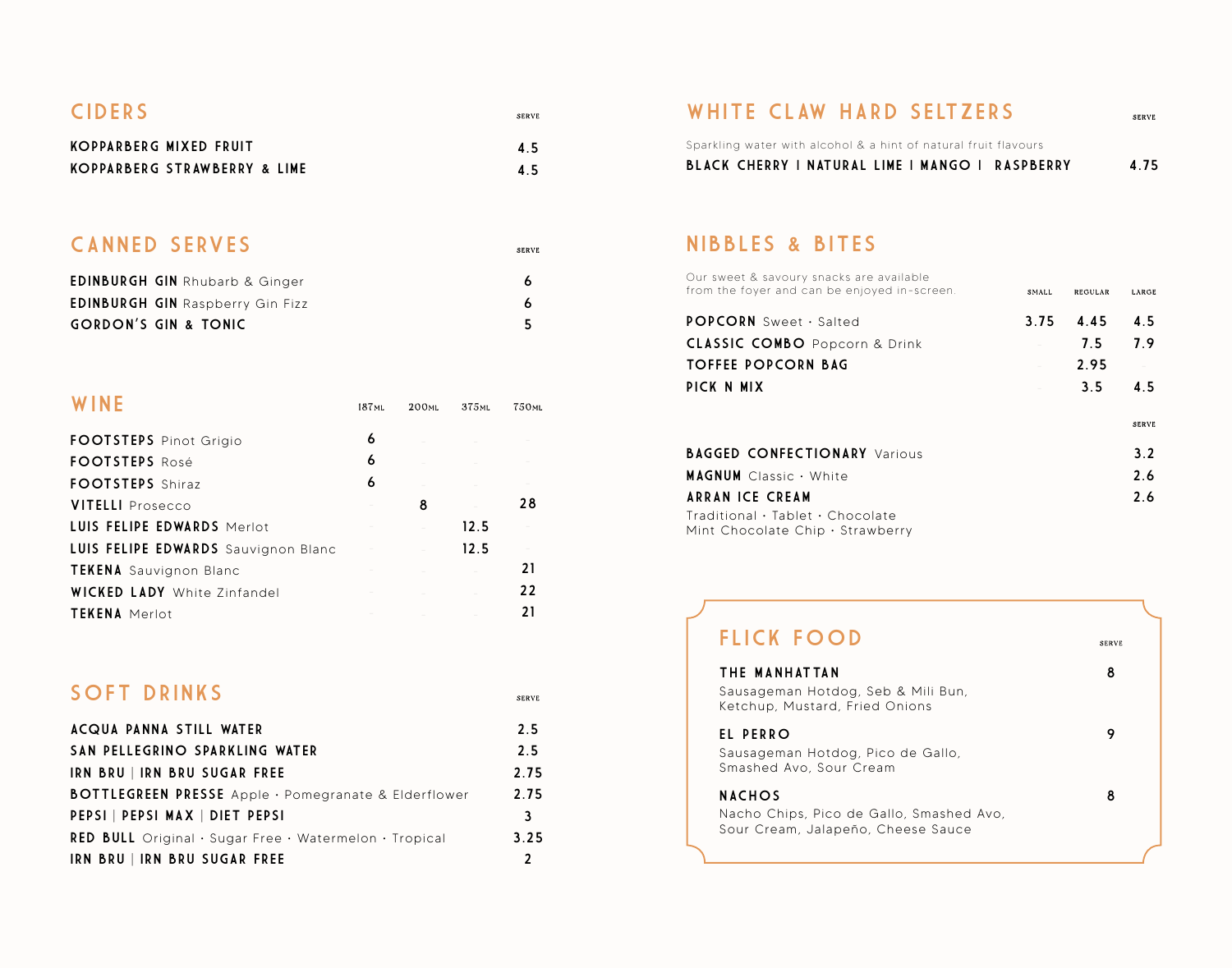

We've teamed up with our neighbours upstairs in THE GROSVENOR CAFÉ to offer a carefully curated collection of drinks which you can only unlock by flashing your cinema ticket.

Be sure to visit the Café after your visit to unlock some seriously special sips!

For our guests with allergies or special dietary needs: We prepare and serve products that contain all 14 major allergens. Although we and our suppliers take every care in preparing your meal, regular kitchen operations across our supply chain involve shared cooking and preparation areas. For these reasons, we cannot guarantee that any menu item will be completely free of allergens. Scan here for this menus detailed dietary and allergen information.



#### THE GIFT OF THE GROSVENOR

Put a bow on the big screen! Our giftcards are the perfect present for the film lover in your life, and can be redeemed against tickets, food, and even good old fashioned hard liquor!

Available to purchase at scotsmangiftcards.co.uk, or pop into the foyer if you are a gift-giver in a hurry.